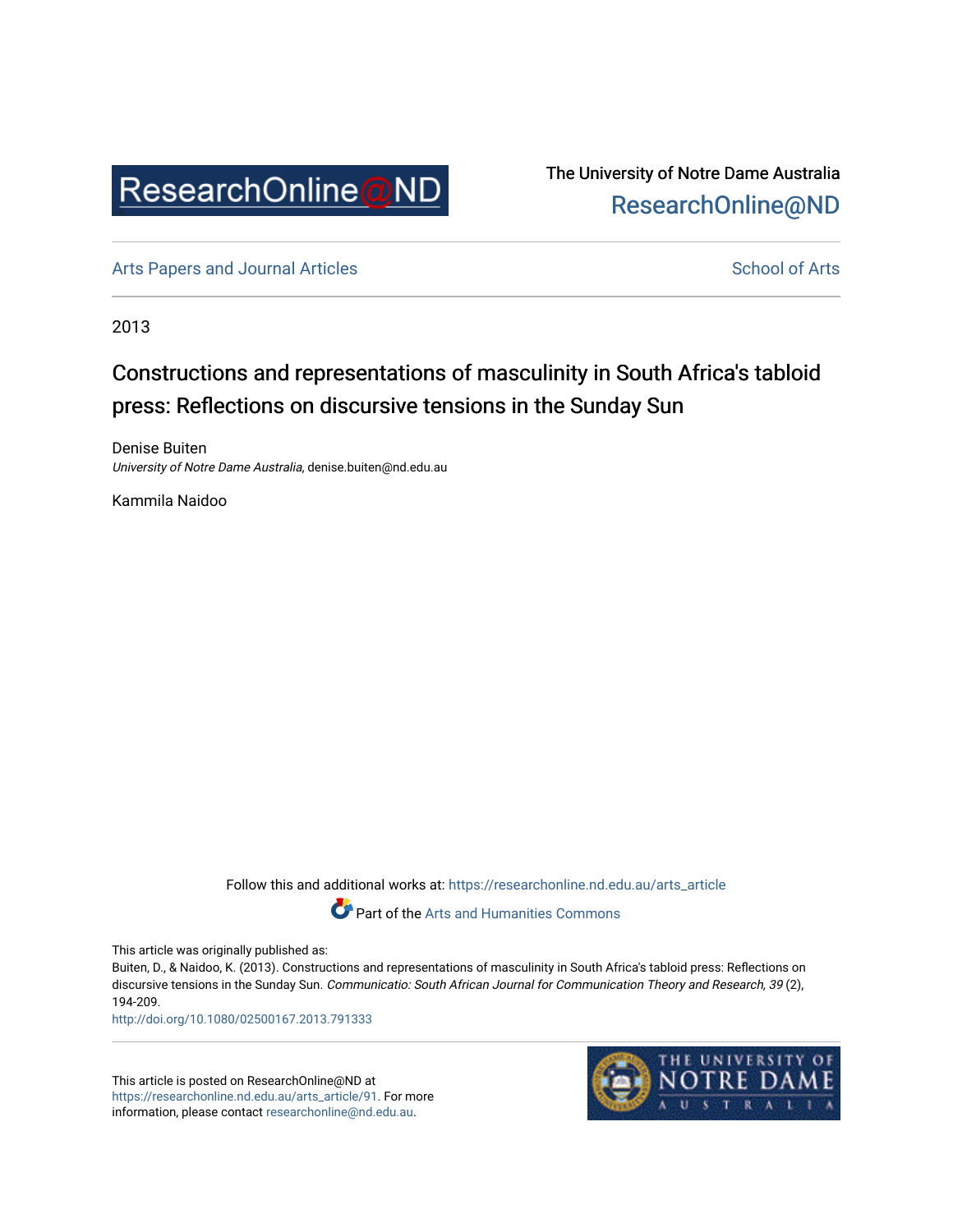This article was downloaded by: [University of Notre Dame Australia] On: 30 June 2013, At: 18:44 Publisher: Routledge Informa Ltd Registered in England and Wales Registered Number: 1072954 Registered office: Mortimer House, 37-41 Mortimer Street, London W1T 3JH, UK



# **Communicatio: South African Journal for Communication Theory and Research**

Publication details, including instructions for authors and subscription information:

<http://www.tandfonline.com/loi/rcsa20>

# **Constructions and representations of masculinity in South Africa's tabloid press: Reflections on discursive tensions in the Sunday Sun**

Denise Buiten & Kammila Naidoo Published online: 28 Jun 2013.

**To cite this article:** Denise Buiten & Kammila Naidoo (2013): Constructions and representations of masculinity in South Africa's tabloid press: Reflections on discursive tensions in the Sunday Sun , Communicatio: South African Journal for Communication Theory and Research, 39:2, 194-209

**To link to this article:** <http://dx.doi.org/10.1080/02500167.2013.791333>

# PLEASE SCROLL DOWN FOR ARTICLE

Full terms and conditions of use:<http://www.tandfonline.com/page/terms-and-conditions>

This article may be used for research, teaching, and private study purposes. Any substantial or systematic reproduction, redistribution, reselling, loan, sub-licensing, systematic supply, or distribution in any form to anyone is expressly forbidden.

The publisher does not give any warranty express or implied or make any representation that the contents will be complete or accurate or up to date. The accuracy of any instructions, formulae, and drug doses should be independently verified with primary sources. The publisher shall not be liable for any loss, actions, claims, proceedings, demand, or costs or damages whatsoever or howsoever caused arising directly or indirectly in connection with or arising out of the use of this material.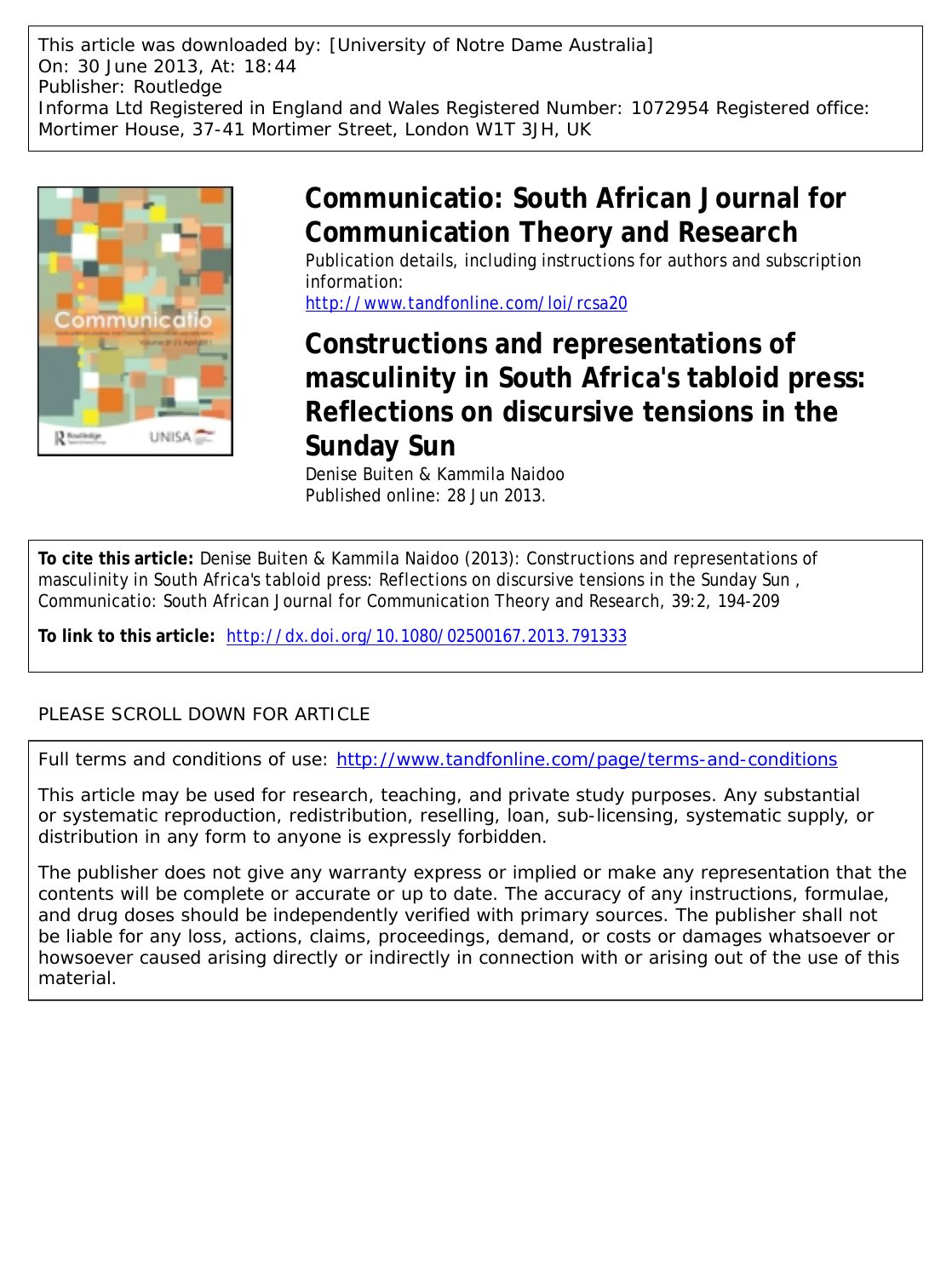

COMMUNICATIO Volume 39 (2) 2013 pp. 194–209 Copyright: Unisa Press ISSN 0250-0167/ONLINE 1753-5379 DOI: 10.1080/02500167.2013.791333

#### Constructions and representations of masculinity in South ٠ П Africa's tabloid press: Reflections on discursive tensions in п the Sunday Sun п п

**Denise Buiten and Kammila Naidoo\***

# **Abstract**

. .  $\overline{\phantom{a}}$ 

> The South African print news media have witnessed a sharp rise in tabloidised news forms and newspapers in recent years. While tabloidisation offers interesting possibilities in terms of contesting and transforming traditional masculinised news forms, it also raises serious questions with regard to the appropriation of these forms of news towards reinforcing and naturalising constructions of gender. This article explores the ways in which a South African tabloid newspaper, the Sunday Sun, represents and constructs masculinity. It is argued that the performance of masculinity, especially through the performance of (hetero)sexuality, is central to the way in which the 'project' of masculinity is constructed within the Sunday Sun. In addition, violent masculinities are largely normalised and framed as part of the performance and legitimation of masculinities. While alternative discourses around masculinity also emerge, recasting 'manhood' in a way that challenges violence, these voices are still comparatively limited. The implications of these representations are reflected on in relation to the ongoing 'project' of masculinity within South Africa.

> Keywords: constructions of masculinity, gender analysis, media studies, performance of masculinity, South African tabloids, Sunday Sun

## **INTRODUCTION**

In South Africa, gender and the media have received intensified scrutiny, both in terms of the ways in which gender shapes newsroom politics and culture, and the ways in which gendered meanings are embedded, reproduced and contested through media representations. Within a postapartheid context and its project of constitutionalism and democracy, the politics of representation are central to both the understanding of the gendered status quo and urgings to social change. In this regard, however, it is becoming apparent to researchers and activists within the field that progress made in terms of gender transformation and the media in South Africa has been both limited and highly irregular (Geertsema 2010). Moreover, while the significance of exploring and problematising representations of women and femininities in South Africa is patent, rarer work in relation to the construction of masculinities in the media has also been identified as essential in addressing patriarchy, and as such has been expanding (Viljoen 2008). Work on masculinities also needs to attend to the ways in which representations of femininities and masculinities manifest in dialogue with and in relation to each other (Hearn 1999).

Wider contextual developments in the South African media industry have implications for the politics of gender representation, and exploring these developments is important when situating representations. One such development is the sharp rise in tabloidised news forms, or what Berger

Denise Buiten is professor, discipline coordinator: Social justice and lecturer in Social Justice and Sociology, Notre Dame University, Sydney, Australia. E-mail: denise.buiten@nd.edu.au. Kammila Naidoo is professor in the Department of Sociology, University of Johannesburg, South Africa. E-mail: kammilan@uj.ac.za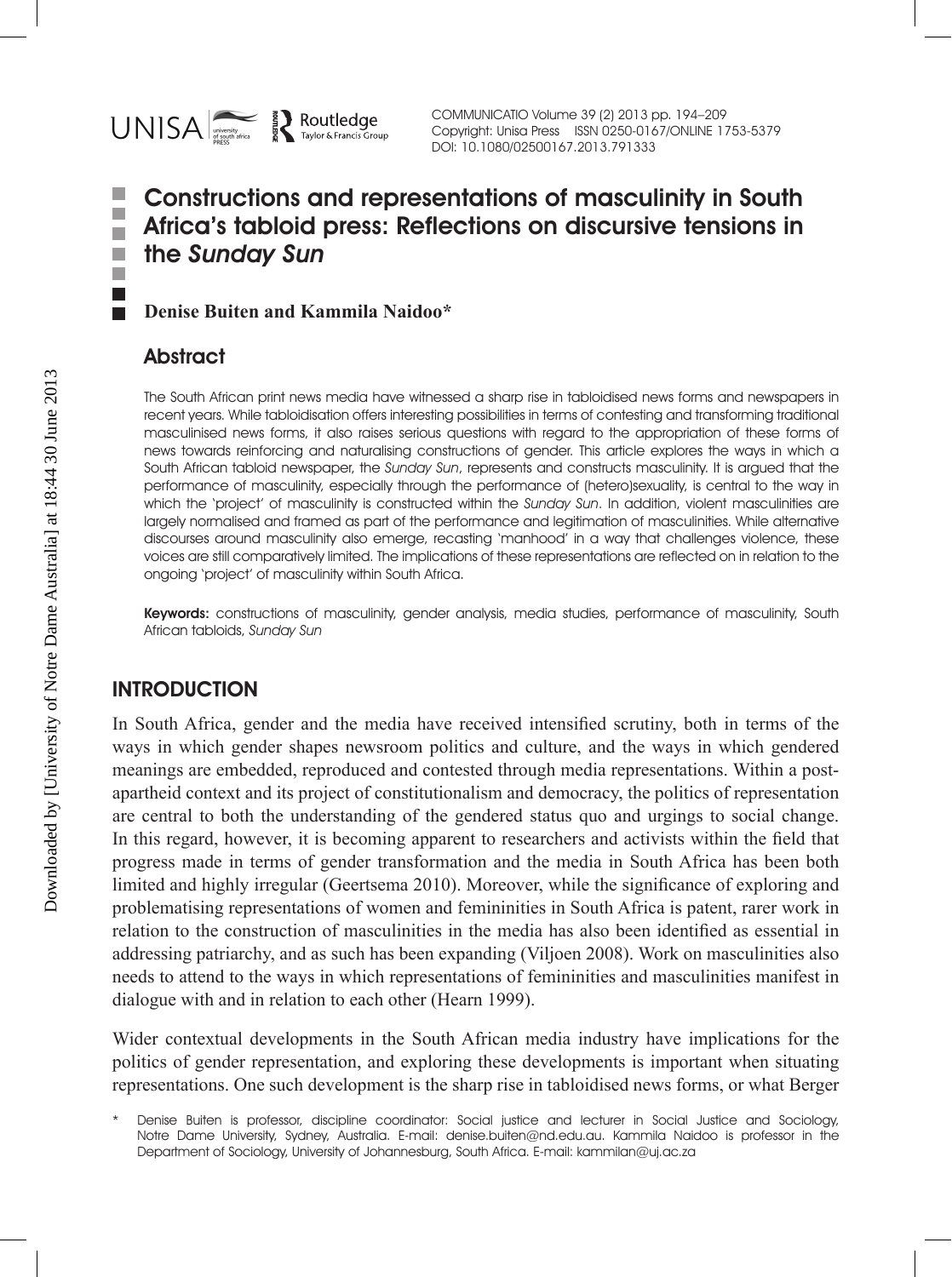(2005) dismisses as 'junk journalism', that has become evident in South Africa in recent years (Glenn and Knaggs et al. 2008; Jones et al. 2008; Wasserman 2006). The unprecedented early success of the *Daily Sun* and the *Sunday Sun*, especially amongst a South African demographic that had previously been less inclined to purchase or read print news in the past (AMPS 2007), represents a shift in the South African news media landscape. While tabloid news forms offer interesting possibilities in terms of challenging and changing traditional masculinised news forms, opening up spaces for new kinds of representations, it also raises possibilities of anti-feminist, patriarchal appropriations of such news forms.

This article examines the ways in which the *Sunday Sun* represents and constructs masculinity through its tabloid news forms. The way in which the politics of gender shapes meanings of masculinity within tabloid news is interrogated in respect of its place within what Viljoen (2008) has called the ongoing 'project' of masculinity in South Africa. Thus, this article considers the ways in which masculinities are constructed in relation to the ongoing and contested project of meaning-making with respect to masculinity in South Africa, and reflects on the role of tabloidised news forms within these ongoing processes of meaning-making.

### CHALLENGING GENDERED NEWS? THE RISE OF TABLOID NEWS FORMS

South Africa is, in many ways, increasingly being absorbed into the global market and patterns of consumption. With this has come a shift in the 'shape' of the media industry, and one of the noticeable ways in which national and international media trends have converged is in relation to the rise of tabloid news. The growing popularity and prevalence of the tabloid press in South Africa are evidenced in both the rapid success of newer tabloid newspapers such as the *Sunday Sun*, and in the incorporation of 'tabloidised' news styles in more traditional newspapers such as the *Sunday Times* (Buiten 2010).

Connell (1998, 12, emphasis in the original) views the term 'tabloidisation' as signifying 'a series of processes that are transforming supposedly rationalist discourses into sensationalist discourses'. He asserts that a number of related processes are involved in tabloidisation, including a shift from a principally 'reporting discourse' to a 'narrative discourse' and the 'conversationalising' of news (ibid, 12–13). Traditional conventions and values around news reporting have been transformed to follow a more personal, story-telling-oriented approach, as is evident in 'human-interest' news pieces (ibid.).

Critiques against tabloidisation are numerous (see Berger 2005; Rabe 2005), but a substantive body of literature has cautioned against the wholesale dismissal of tabloids as a debasement of journalistic integrity (see, for example, Barnett 1998; Brookes 2000; Jacobs 2004). In fact, Glenn and Knaggs (2008) argue that there is a dearth of media theorising in relation to tabloids which needs to be balanced with the intense debate it generates. Nuanced considerations of tabloids are rarely articulated. What often surfaces is polarisation – either moralising against tabloid news or uncritically championing tabloids as representing the democratisation of the media.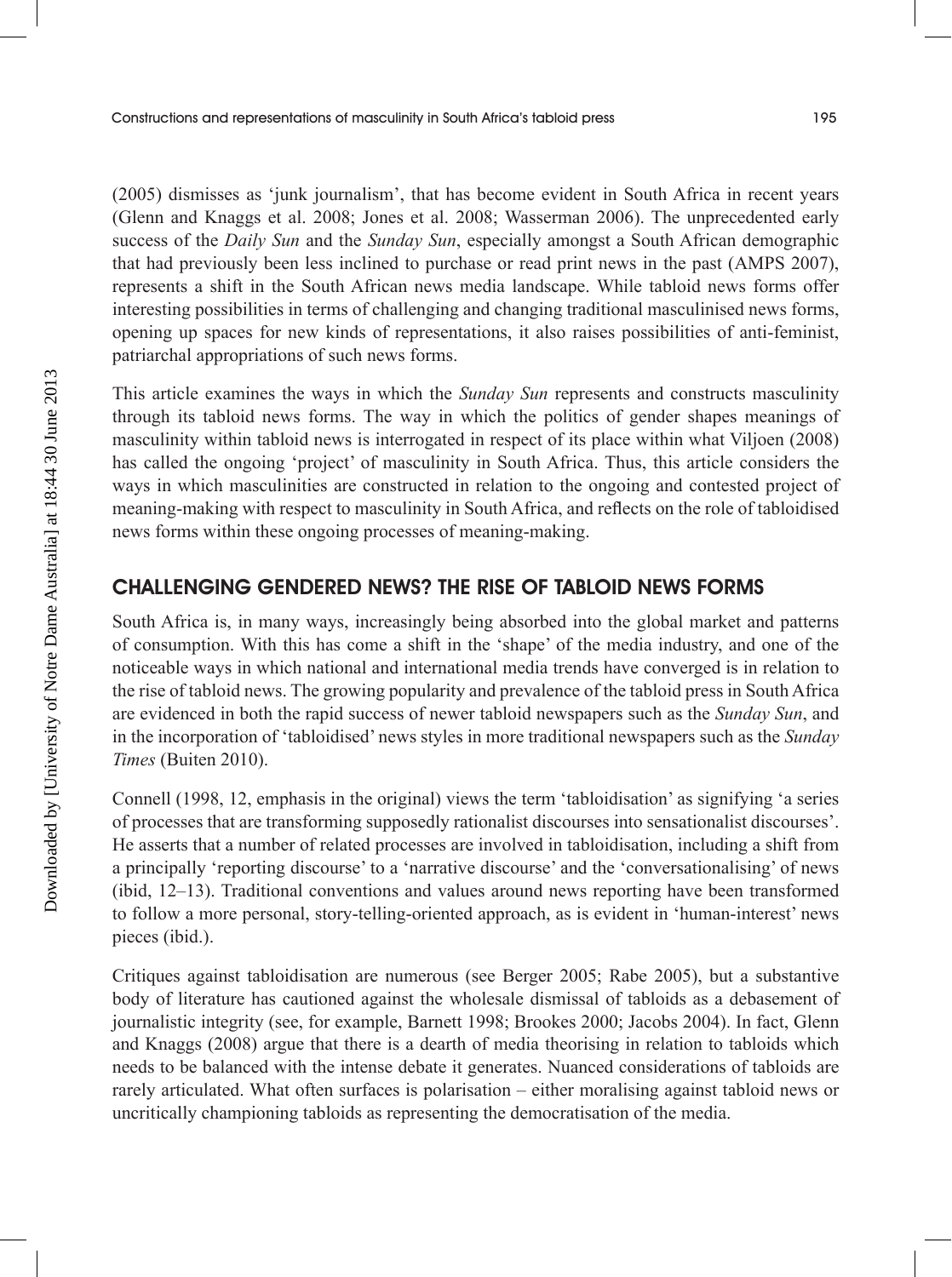Tabloidisation can be regarded as a departure from conventional news forms that represent elitist values, issues and writing styles (Jones et al. 2008). Many have argued that, in writing about issues that relate more closely to the personal lives and preferences of audiences, tabloids shirk their traditional alignment with elite interests and pursuits, and attend to more localised and relatable news events. In many respects tabloids challenge assumptions about what constitutes news, what is worthy and authoritative, by placing 'soft' (local, personalised) news at the forefront. They also challenge the dichotomy between the 'knower' and the 'known', by integrating the voices of their readers to a greater extent within news formats (for example, by dedicating more space to readers' letters and jokes, or to columns by non-journalists) (ibid.). In catering to the everyday desires and curiosities of readers (rather than to what have traditionally been considered 'higher' pursuits), it is argued that tabloids can validate reader experiences and voices (ibid.). Through colloquial language and the use of diverse vernaculars (especially within a multicultural context such as South Africa), the tabloids are deemed to democratise not only content but also modes of speech (ibid.).

In some senses, then, tabloids have the potential to destabilise the power status quo and add pluralistic voices to meaning-making projects. In terms of gender, they can also contribute to creating spaces for issues that have traditionally been associated with (lesser) 'feminine' or soft news. Creating public spaces through the media, in which citizens can more actively engage (Glenn and Knaggs 2008), is also potentially valuable in stimulating discussions around gender, including those that pertain to more intimate, private and personal spaces than the narrow ambit of party politics and business. This represents the notion that, indeed, the private is political.

At the same time, catering to the demands of audiences can also reproduce the status quo (Anderson and Kian 2012). The range of voices emerging in the tabloids still reflects entrenched power relations and assumptions, while existing social, cultural and structural determinants of gender inform the ways in which such voicing and democratisation take place, along with whose voices and what kinds of values are given a platform in this context. As much as emotionalism, sensationalism and simplification (key features of tabloids) are not automatically harmful, these very features can, in conjunction with existing social forces, transform into hate speech, the loose handling of information, as well as trivialisation. As such, tabloids have been criticised for placing demand before ethics, and for trivialising social issues (Glenn and Knaggs 2008; Jones et al. 2008). As will be discussed in relation to the *Sunday Sun*, tabloidised news forms should be neither snubbed as empty and inherently harmful, nor regarded benignly and uncritically in terms of their relationship with contemporary social structures.

#### MASCULINITIES AND POPULAR CULTURE IN SOUTH AFRICA

The social construction of masculinities in South Africa is a subject that has gained increasing attention within feminist and gender studies (see Morrell 1998; Morrell et al. 2012; Ratele 2006). The expansion of masculinities research in South Africa has been driven, in part, by the recognition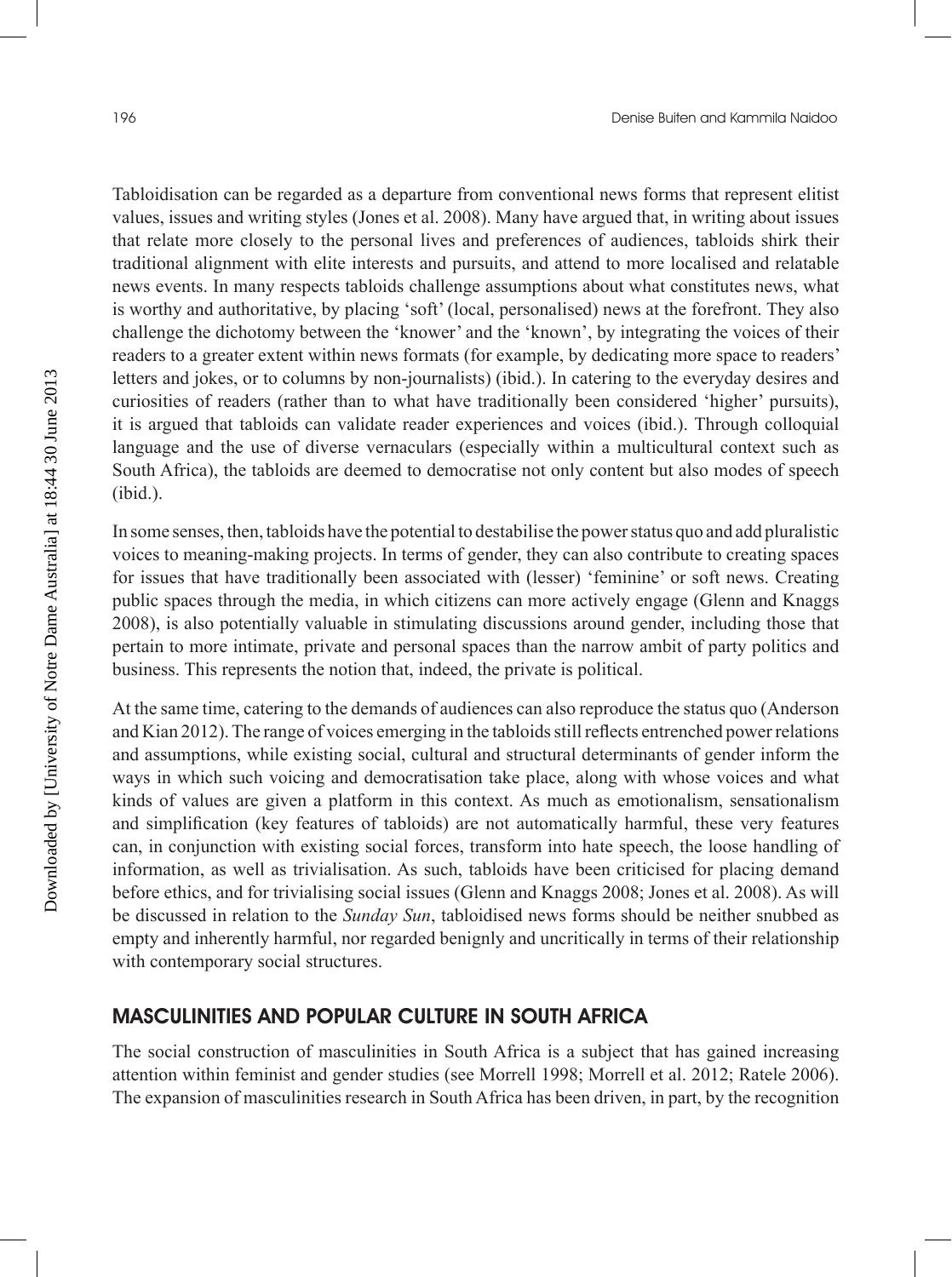that constructions of femininities cannot be fully understood without considering their interlocking relationship with constructions of masculinities (Silberschmidt 2011). The field has also been energised by a growing appreciation for the historical significance of masculinities within South Africa (Morrell 2001; Xaba 2001), and the way in which historically situated masculinities are connected with some of the most pressing social issues facing the country today, including genderbased violence and HIV (Abrahams et al. 2009). Importantly, what research to date has underscored is that masculinities in South Africa are not monolithic or static, but diverse and socially situated. In addition, the construction of masculinities represents an active *doing* rather than just *being*; masculinities are constructed in process, constituting an ongoing project of meaning-making as competing visions of masculinity are reproduced and revised (Viljoen 2008). It is within this context that popular culture and the media play significant roles: they offer public cultural spaces in which these contested processes of meaning-making take place. As such, some key themes in masculinities studies and in regard to the project of masculinity in South Africa are highlighted here as a way of contextualising the construction of masculinities in the *Sunday Sun*.

A key theme in contemporary South African literature on masculinities is the perceived 'crisis of masculinity' and its impact on male identity and action (Campbell 2001; Mager 1998). This more broadly references the ways in which masculinities respond to wider social processes, including responses to the ways in which historical patriarchies are upset and challenged through social change. In particular, one key argument is that men are 'in trouble' (Viljoen 2008; Walker 2005), responding with difficulty to contemporary social change, as evidenced in health-related, psychological and work-related problems (Walker 2005). This, it is argued, has created confusion and growing ambivalence among men (ibid.). The idea that masculinities are responding to social change, and that established and hegemonic forms of masculinity are being contested, is an important insight. It recognises the variability of masculinity, its complex hierarchies and the possibilities for its revisioning (see Morrell 2001).

The 'crisis of masculinity' thesis is highly problematic. The phrase conjures up an image of a stable conventional masculinity disrupted by social change, implicitly assuming a time when men were not 'in trouble'. As such, historical masculinities are, to some extent, de-problematised. The destabilisation of masculine identities – an ongoing social process – is also cast as problematic, particularly when it challenges patriarchal power. The masculinity-in-crisis argument has also been strongly appropriated by anti-feminist discourses that imply the victimhood of men in the face of feminist advancements, and undermine the ways in which women have been 'in trouble' and 'in crisis' for some time – and still are. As Whitehead (in Walker 2002) notes, this discourse of crisis has 'assumed common-sense proportions'. It has been embraced by proponents of the feminist backlash, including within the media (Faludi 1991). In the context of examining masculinities in the media, it is important to consider both dimensions of the debate: the complex ways in which masculinities are responding to wider social processes of change, and the ways in which backlashes against feminist advancements have appropriated feminist analyses of the impact of social change on masculinities.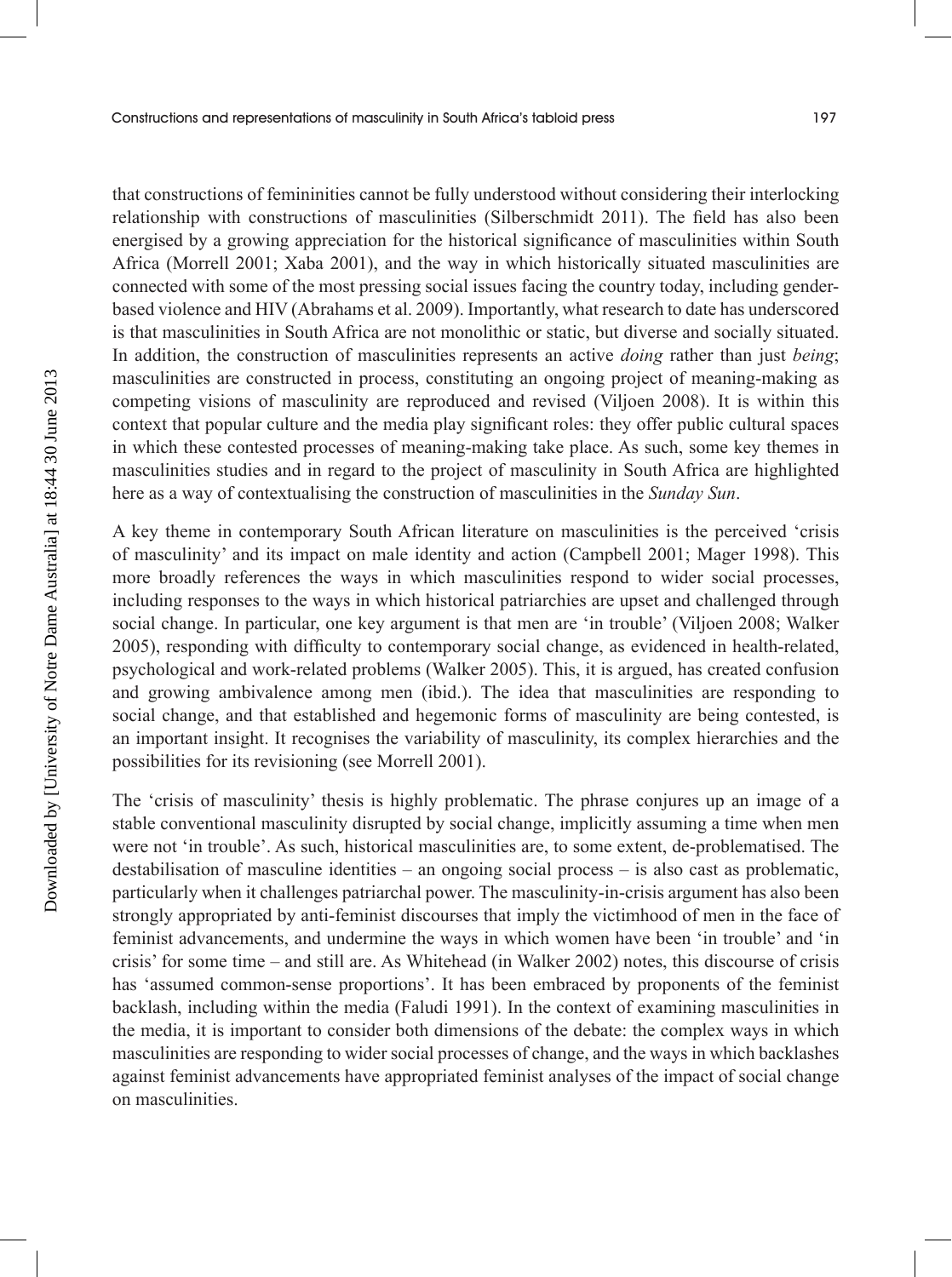The connection between violence and masculinities has been extensively explored. In South Africa in particular, researchers have found a link between contemporary violent masculinities, and extremely high rates of rape and violence in relationships (Gqola 2007; Moffett 2006; Vogelman 1990). Researchers have also identified a link between violent masculinities and the historical racial and economic forces that disallow the expression of traditional norms of masculinity, especially among poor black men (Salo 2005; Walker 2005).

The attention given to the racialised historical underpinnings of violent and aggressive masculinities in South Africa raises questions about the ways in which it sidesteps violent and aggressive white masculinities while demonising black men (Moffett 2006). In addition, it has been argued that seeing violence primarily as a reaction to poverty and marginalisation in some respect allows patriarchy to escape closer scrutiny. As Moffett (ibid, 129) argues, 'narratives about rape continue to be rewritten as stories about race, not gender'. As such, the literature points to both the significance of interrogating gender-based violence through a gender lens and examining constructions of masculinity born out of patriarchy, while at the same time recognising the historicity of male violence in South Africa (Salo 2005).

In terms of the media, the treatment of gender-based violence and the question of violent masculinities show an apparent contradiction. In one respect, a grim picture of the extent of sexual violence has emerged in the media post-1994 (Posel 2004). At the same time, the normalisation of rape in the media is well documented (Gouws 2005; Omarjee 2001). Rape myths continue to be perpetuated through the South African media, with a tacit acceptance of the abuse of power by men (Gouws 2005) and assumptions of inherent male violence, for example, with rape normalised as a crime of 'opportunity' or 'passion' (Buiten and Salo 2007), problematising women's self-protection over male violence. Studies on the discourses of violent men, such as Vogelman's (1990) study of rapists in South Africa, suggest a strong link between discourse and behaviour, and writers such as Gqola (2007) connect violence with everyday ways of thinking. This underscores the significance of media representations in constructing discourse.

In the context of both gender-based violence and HIV, the relationship between masculinities and sexualities in South Africa has received significant attention. Male sexualities have been problematised as violent and irresponsible, with advocacy targeted at constructing a more equitable and responsible vision of sexuality (Posel 2004). At the same time, sexual liberalisation postapartheid has led to an explosion of sexual imagery and the prominence of sexuality, even more so as sexuality became politicised in the wake of HIV (ibid.), throwing 'private' sexuality into the public arena.

On the one hand, liberalised and increasingly public discourses of sexuality in South Africa reflect an emerging rights-based understanding of sexuality. The national project of constitutionalism has promoted the notion of sexual rights, freedoms and choices (ibid.). At the same time, discourses of sexuality show an intensified link between public consumption and sexuality. 'Sex is consumed, at the same time as consumption is sexualised, in ways which mark the engagement of popular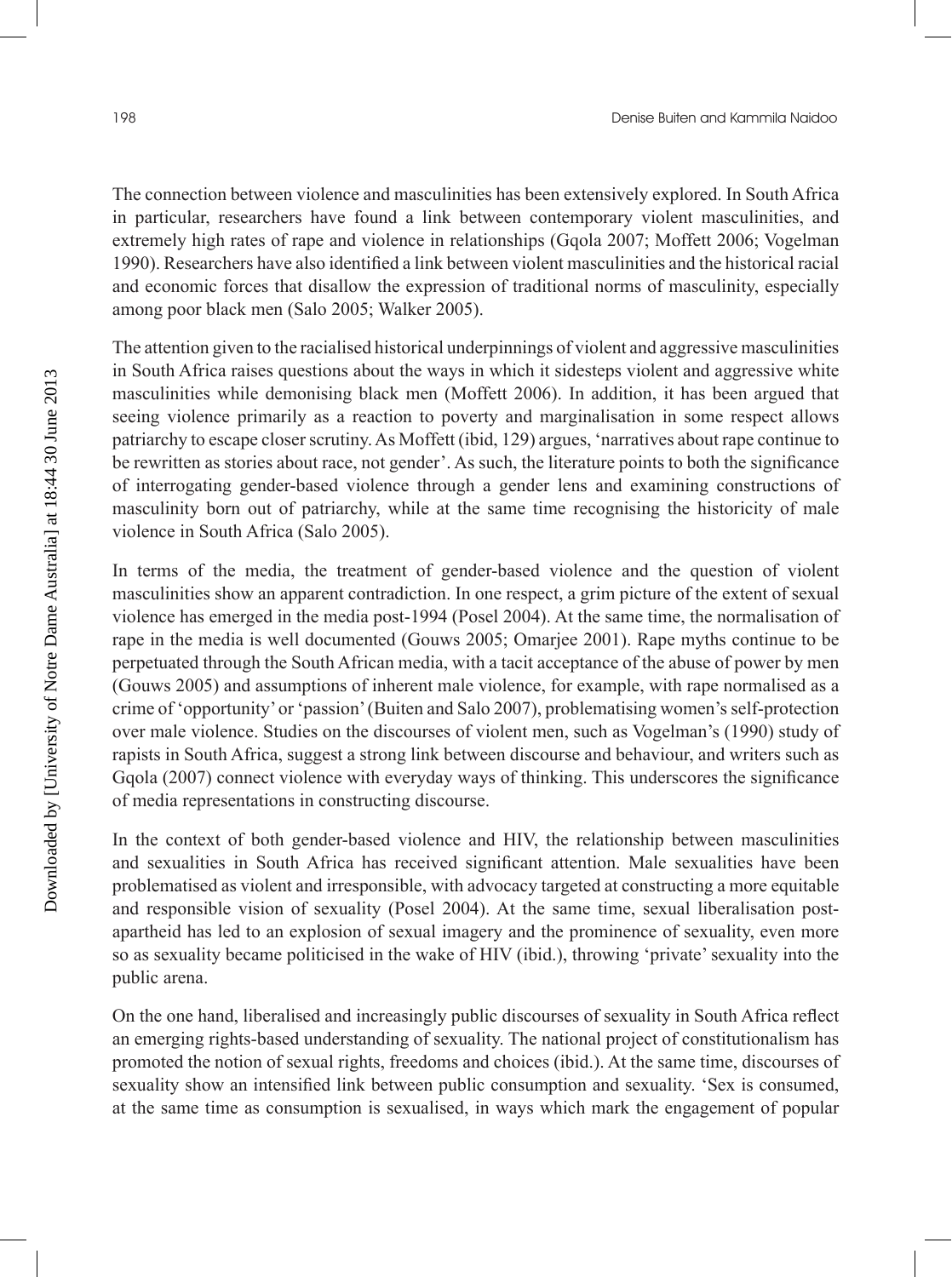culture in South Africa with more global cultural repertoires of sex' (ibid, 56). This association between consumption and sexuality is inflected by race and class. The liberalisation of sexuality has, for instance, been associated with the break from the apartheid regime, which sought to restrict and confine sexuality in numerous, often racialised, ways (ibid.). In addition, class aspirations postapartheid have merged with sexual imagery to create an erotic association with consumption in popular culture. 'Popular magazines targeting the aspirant black elite, and advertising campaigns aimed at black consumers, craft the message that blackness is sexy; consumption is replete with desire' (ibid.). These discourses of erotic consumption are also inflected by gender, with masculine sexual prowess associated with consumption, and the proliferation of sexualised images of women in media products released into (and generated within) the South African media market postapartheid.

This section has aimed to highlight several key themes to emerge in literature on masculinities in South Africa, including debates surrounding the perceived crisis in masculinity, the issue of violent masculinities and the ways in which liberalised discourses of sexuality (and, by extension, masculinities) have reflected rights-based discourses of sexualised consumption. As will be discussed in relation to the research, these themes intersect powerfully with the representations found in the *Sunday Sun*.

#### METHODOLOGICAL NOTE

The research study on which this article draws, aimed to investigate the ways in which 'gender' and 'gender transformation' are understood and approached within South African news media institutions. The study involved a critical, thematic discourse analysis of newspaper texts from three South African weekly print news publications: the *Sunday Sun*, *Sunday Times* and *Mail & Guardian.*<sup>1</sup> The analysis of newspaper texts explored constructions of gender and the ways in which gender transformation was conceptualised within media texts. In the original research study (Buiten 2010), four consecutive issues of each newspaper were qualitatively analysed; a follow-up reading and analysis of an additional four consecutive issues was conducted in 2012. All sections of the newspaper were included, such as jokes and letters pages, with the exception of advertisements.

Some striking discourses with regard to masculinities emerged from the *Sunday Sun* newspaper texts. The centrality of notions of masculinity, and the ways in which they were 'performed' within the more tabloidised news forms under study, raised interesting questions about the gendered role of emerging tabloids in South Africa. This article therefore focuses on the *Sunday Sun*, drawing on illustrative examples to explore the ways in which masculinities have been constructed within its texts.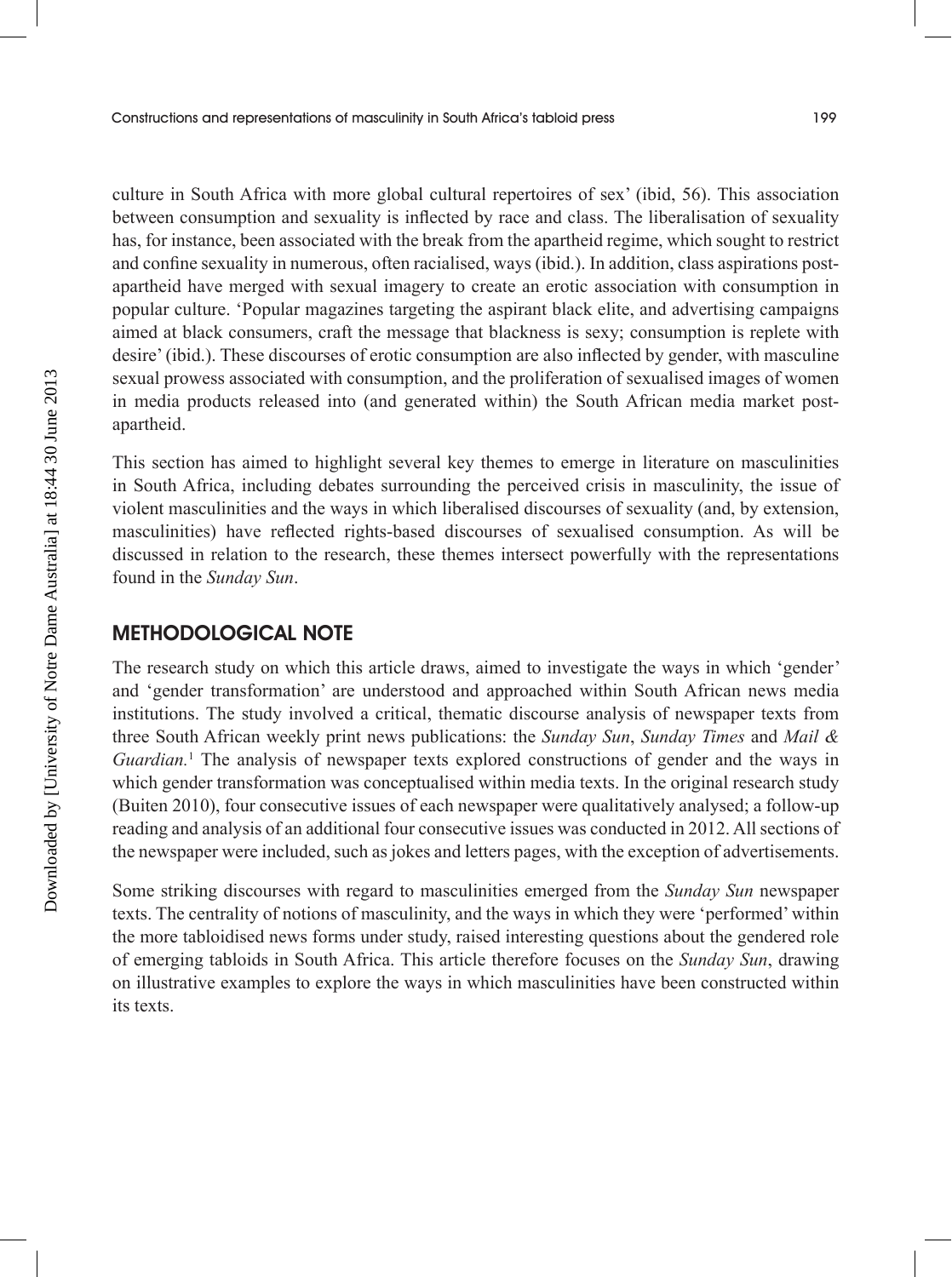### THE SUNDAY SUN

The *Sunday Sun*, launched in 2001, is owned by Media24. Its first publisher, Deon du Plessis, saw the tabloid as potentially serving the local news needs of a largely black mass audience – an audience that was being defined as somewhat alienated and disconnected from the mainstream media. With copies selling at only R1 each, the newspaper became an overnight success. Readership figures rose steeply during its first few years on the market, and within five years it was the fastestgrowing newspaper in the country, with readership figures just shy of three million (AMPS 2007; Wasserman 2006).

Today, the *Sunday Sun*'s readership remains concentrated on the black South African market, and a majority of readers speak an African language as a first language. The newspaper also has a concentration of readers in the lower LSM groups 1–6, with many first-time newspaper readers, and a high number of readers sharing and reading a single issue. In many respects, the newspaper's readership reflects an appeal to market groups not catered for by popular print news, particularly in terms of class, language and urban/rural location.

The newspaper's style can be described as 'tabloid' (a label supported by its editors and journalists), with a concentration on celebrity and entertainment news. Local celebrity scandal and humaninterest pieces are the 'heart' of the news in the paper. In particular, local black entertainment and sports celebrities (singers, television actors, soccer players etc.) form the main focus of celebrity news. Human-interest stories, on the other hand, centre largely on working-class black South Africans, particularly those living in urban centres and townships.

A large proportion of the newspaper is dedicated to spaces beyond those for news, including weekly sections for jokes, letters, the 'Sun Babe' (or 'page-three girl', more recently page-six girl), opinion columns, sport, cars, careers/labour, consumer issues, the role model of the week and local churches. These spaces convey an 'aspirational' discourse; while the readership discursively implied in the newspaper is that of working-class black South Africans, the spaces created and the discourses employed promote and support the achievement of middle and 'upper' class status.

The various spaces created in the *Sunday Sun*, including significant input from columnists and readers, give the sense that interaction with readers is an important element of the newspaper's identity and appeal. The discourse is colloquial and shaped by the local readership of the newspaper (for example, using '*Jozi*' for Johannesburg). In many ways this resonates with the notion of tabloid newspapers as democratised (especially in terms of class and local vernacular), reader-oriented and incorporating plural voices.

In terms of gender, the newspaper reflects a variety of often contradictory discourses, from those promoting gender equality on the one hand, to those objectifying women and representing an antifeminist backlash on the other. In some respects, the newspaper appears to promote emancipatory spaces for women to be embraced as leaders and career persons (thus, promoting liberal democratic gendered discourses), but in other respects powerful constructions of hegemonic masculinity are explicitly and implicitly embedded in various news spaces.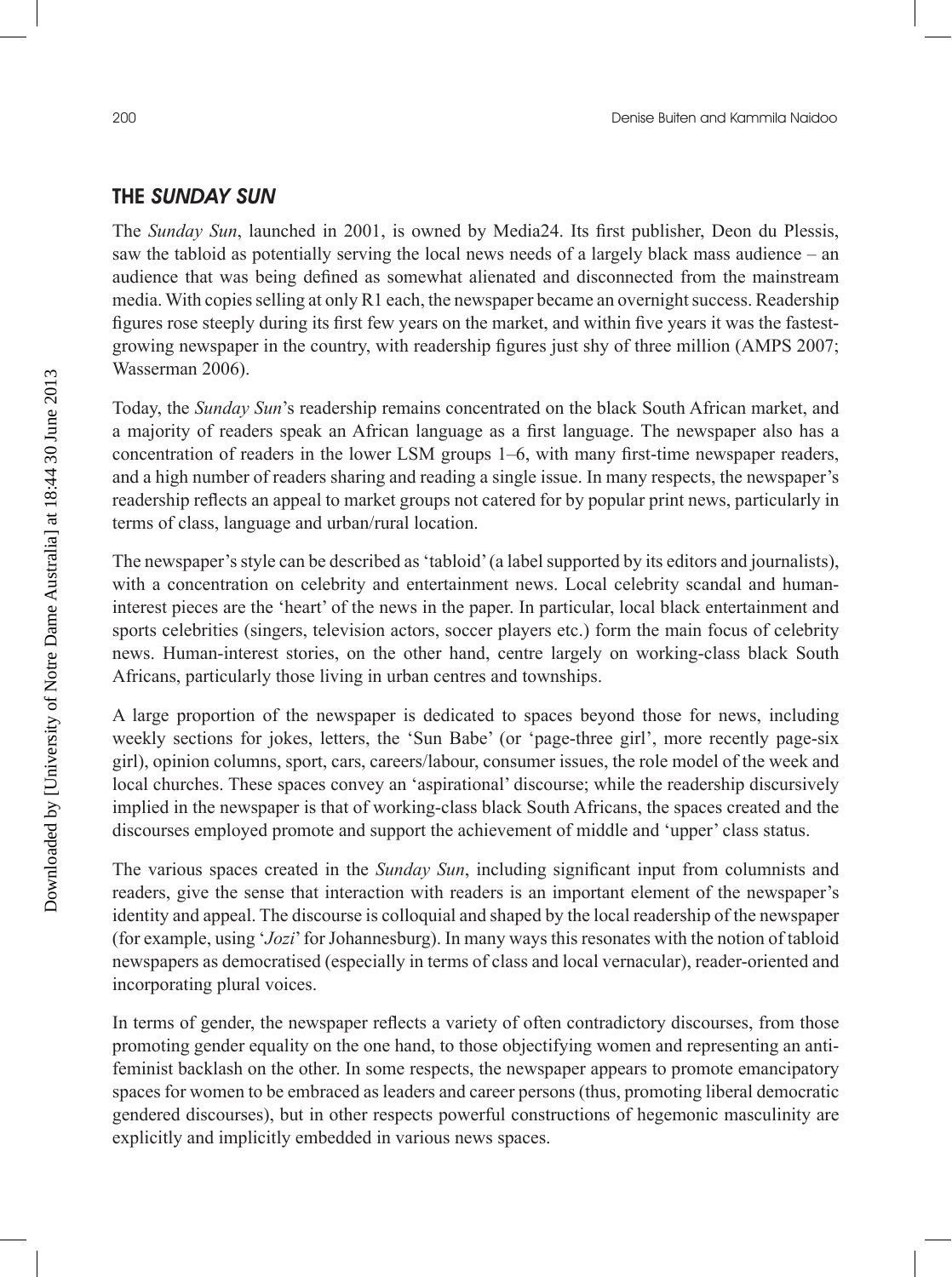#### THE MASCULINITY PROJECT: PERFORMING MASCULINITY

The performance of masculinity is achieved through everyday language and practice. This performance extends to the represented format, which forms part of the 'project' of masculinity (Viljoen 2008). The idea of masculinity as performance and project resonated strongly with the research findings. The performance of masculinity played out within various spaces in the newspaper, from its jokes pages to columns and celebrity news pieces, through the deployment of discourse.

The research showed that masculinity was framed through discourse as necessarily requiring continuous and patent performance; in other words, newspaper representations implied that masculinity is something that needs to be demonstrated and verified, played out to an audience. In particular, heterosexual performance and prowess, and the negation of femininity, were central to establishing and performing a legitimate masculinity, and emerged in the sample within columns (both religious and secular), jokes and news articles. Representations of masculinity had both homophobic and misogynistic undertones, and foregrounded the ways in which masculinity was constructed not in and of itself, but in a hierarchical relationship to both femininity and other nonhegemonic forms of masculinity.

The performance of masculinity was also linked to notions of tradition and class. This was effected through stories invoking working-class identities and aspirational discourses of wealth and consumption, and an appeal to tradition and the 'good old days', in some cases religious (via religious columns), in others cultural (via a column portraying stories of rural life). Stories that implied consumption as a way of enhancing masculine self-actualisation were seen especially in relation to celebrity news pieces showing the simultaneous material consumption of the 'high life' and the sexual consumption of women. The performance of masculinity was also undertaken through stories that affirmed specific religious and cultural constructs of manhood. In some respects this recalled arguments surrounding the ways in which masculinities have responded to the debasement of traditional cultural narratives within South Africa. As certain select examples will show, an appeal to particular (masculinised) notions of African culture and tradition is often employed in order to cast certain visions of masculinity as reasserting cultural identity as well as gender identity in a post-apartheid context.

#### Performing sexuality

One of the key ways in which masculinity was performed, was through discourses around sex and sexuality. The performance of masculinity was linked to sexuality through the conflation of masculinity with demonstrable maleness.

#### Illustration 1

An article titled 'Theo insists he's got balls' (*Sunday Sun*, 12 August 2007) is an example of the kind of performative discourse of heterosexual masculinity that emerged in both the news and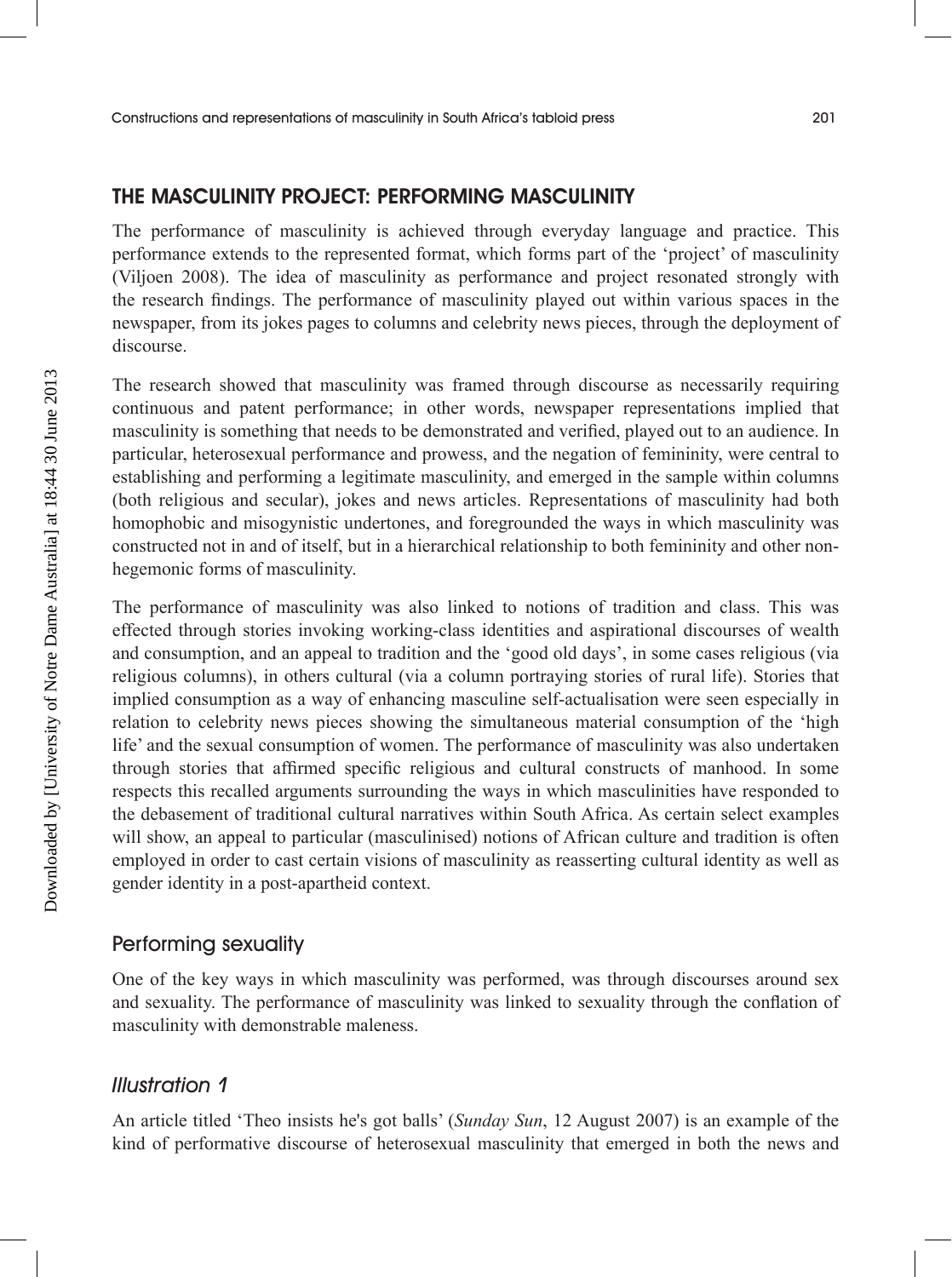in various columns and jokes. In the opening line, it emerges that the male music celebrity has 'spoken out about the trauma of being labelled gay, when he says he is in fact straight'. Next, it indicates that the 'hunky' celebrity was hospitalised and nearly attempted suicide due to 'nagging questions about his sexuality'. The article conveys his assertion that he can 'prove' he is straight and quotes him as saying: 'I would pull my pants down to show my manhood when people asked if I was a girl or boy or both.'

That the celebrity was not assumed to be heterosexual is framed as a tragic and unjust incident, a hurtful and demeaning implication that he is not a man. The mere selection of this as news is both heteronormative and representative of a strong politics of gender performance; he is overtly stating and performing a particular understanding of masculinity. The celebrity employs the term 'manhood' to represent his penis, making sex synonymous with masculinity, and articulates sexual orientation as evidenced through physical sex ('when people asked if I was a girl or boy or both'). The images selected for the article, one of which is of the celebrity surrounded by slender young women, reinforces the performative quality of this news piece, with the celebrity demonstrating his heterosexual masculinity through the use of women as props.

#### Illustration 2

Another way in which masculinity was performed through representations of sexuality was by employing representations of women as sexual objects through which men actualise their (heterosexual) masculine identity. Masculinity was represented as highly sexualised, with a lack of control/mediation of the sex drive, and (hetero)sexual displays figured as central to masculinity. As in the preceding example, this was often articulated through physical sex, with regular references – in a news article as well as a column and joke – to the size and functioning of male genitalia acting as metaphors for hegemonic masculinity ('balls', 'manhood'). Male genitalia were also figured as 'tools' through which to perform and prove masculinity with women.

Pudikabeka started going on about how his wife always complained that his manhood had shrunk over the years …. Themba, the bloody rascal, even went as far as coaxing poor Pudikabeka to lay his tools on the table so that the men could decide if the wife had a fair case or not. (*Sunday Sun*, 13/01/07)

Hahaa, it was Christmas time again, and the miners were heading home to empty their balls after a long year away from wives, girlfriends, concubines, lovers and *heeeiii*, everybody. (*Sunday Sun*, 2/12/07)

While women only play secondary roles in the stories portrayed, the ways in which feminine sexuality is constructed serves to symbolically accentuate and legitimate constructions of masculinity. In particular, women are often portrayed as sexual objects, both in the stories told and in the weekly 'Sun Babe' features which figure women as static and pliant objects of desire. As objects, they are not always represented in an entirely passive way, but sometimes as sexually demanding and in an almost constant state of craving for the male sex. Despite a kind of agency depicted with regard to women's sexuality, it does not emerge as an empowering discourse for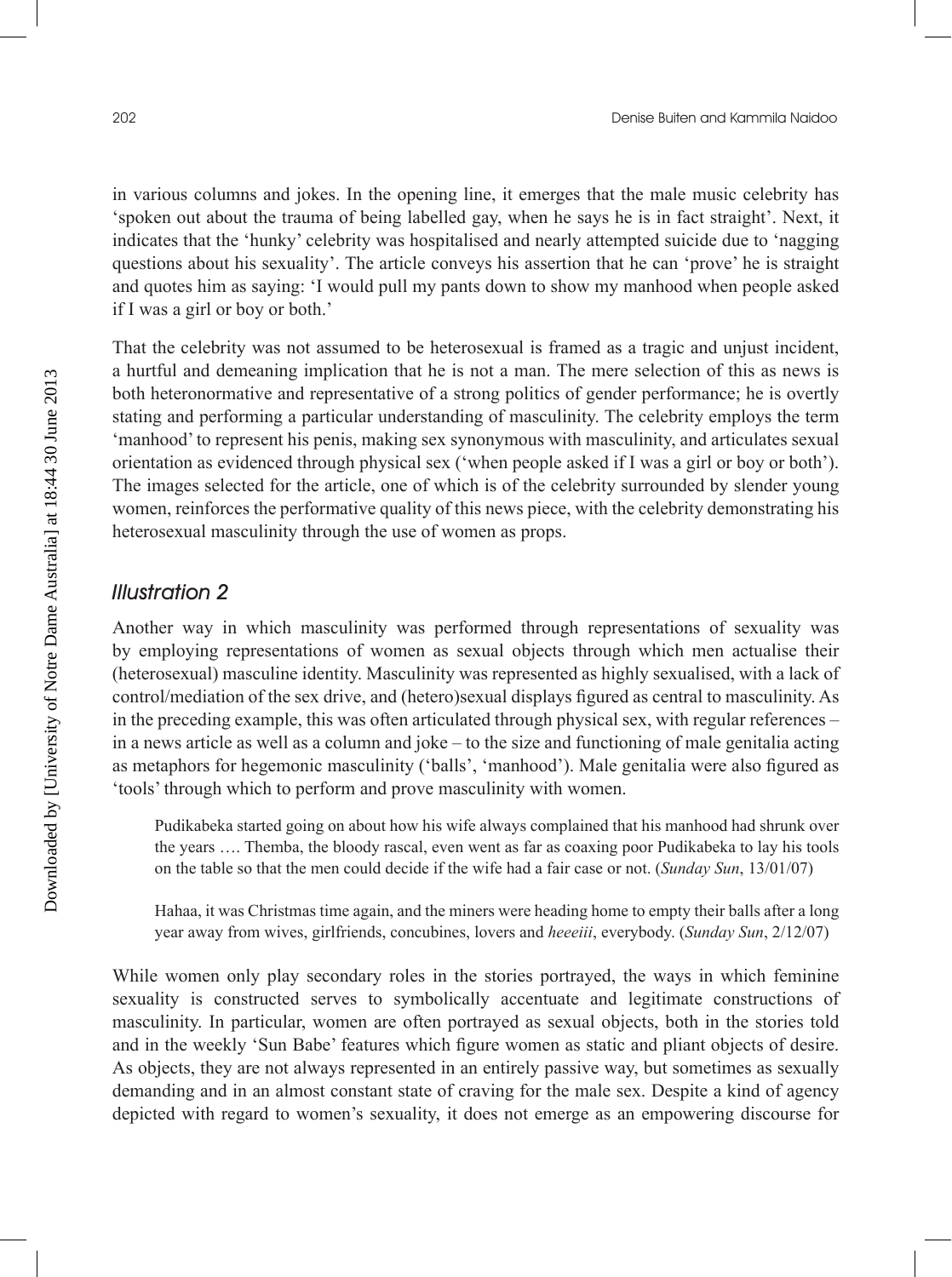women. Instead, the discursive implication is that women exist primarily as sexual objects through which men actualise their masculine identity. Furthermore, women's sexuality in these stories is framed as something that can only be actualised through heterosexual sex, as illustrated in the following extracts.

Years later he fled to *Jozi* when a neighbour found him helping himself to her donkey. The old lady, a widow, got so jealous that the fit young man was wasting energy on a donkey that she hauled him into her hut and bonked him to a pulp. (*Sunday Sun*, 9/12/07)

And that's how, they say, he got his Ndebele name, because one lady from the tribe got such a good service from Mahlangu that she bestowed the name on the man. (*Sunday Sun*, 9/12/07)

Overall, the sexual interactions between men and women were figured, particularly within these story columns, as narcissistic gender *performances* rather than as part of a broader and more intricate set of relations.

#### Illustration 3

Even an account of what appears to be coercive sex is depicted with nonchalance as an instance of the performance of masculinity in the following extract.

Anyway, Mahlangu had this naughty habit of helping himself to the old mamas who sell stuff at the train station. You see, [they] were not allowed to sleep at the station, so they had to keep Mahlangu warm. Hey, that Mahlangu, they say was popular with the old mamas. (*Sunday Sun*, 9/12/07)

This disturbingly portrays coercive sexual encounters, implied as a form of blackmail. Yet the women are framed as being grateful for, or sexually benefiting from, these experiences, with the reference to the man as 'popular with the old mamas'. In this way, not only are women objectified and implicitly urged to accept a patriarchal sexual dynamic, but their own sexuality is rendered not as autonomous, but shaped largely by male displays of heterosexuality. The meaning, value and function of their sexuality lie in serving to demonstrate and applaud male heterosexuality. The story is told in a way that lauds the male's ability to perform sexually and to demonstrate his masculinity to the women. It also normalises sexual violence by trivialising it as humorous, and framing coercive sex as an opportunity for masculine performance. This column is an example of prevailing discursive orientations that centralise masculinity (and the demonstration thereof) as natural, sexual and essential.

These extracts also show how constructions of masculinity are shaped by intersecting and historicised discourses of culture. They appeal to a 'memory' of days gone by ('those were the days'), and do this via a kind of cultural expression laced through with gender. These columns appear to invoke, imply or appeal to 'cultural' foundations for the gender values depicted in the narrative, and the tales themselves are very much permeated with a sense of shared history and identity, located in colonial and apartheid migration and labour, among other things.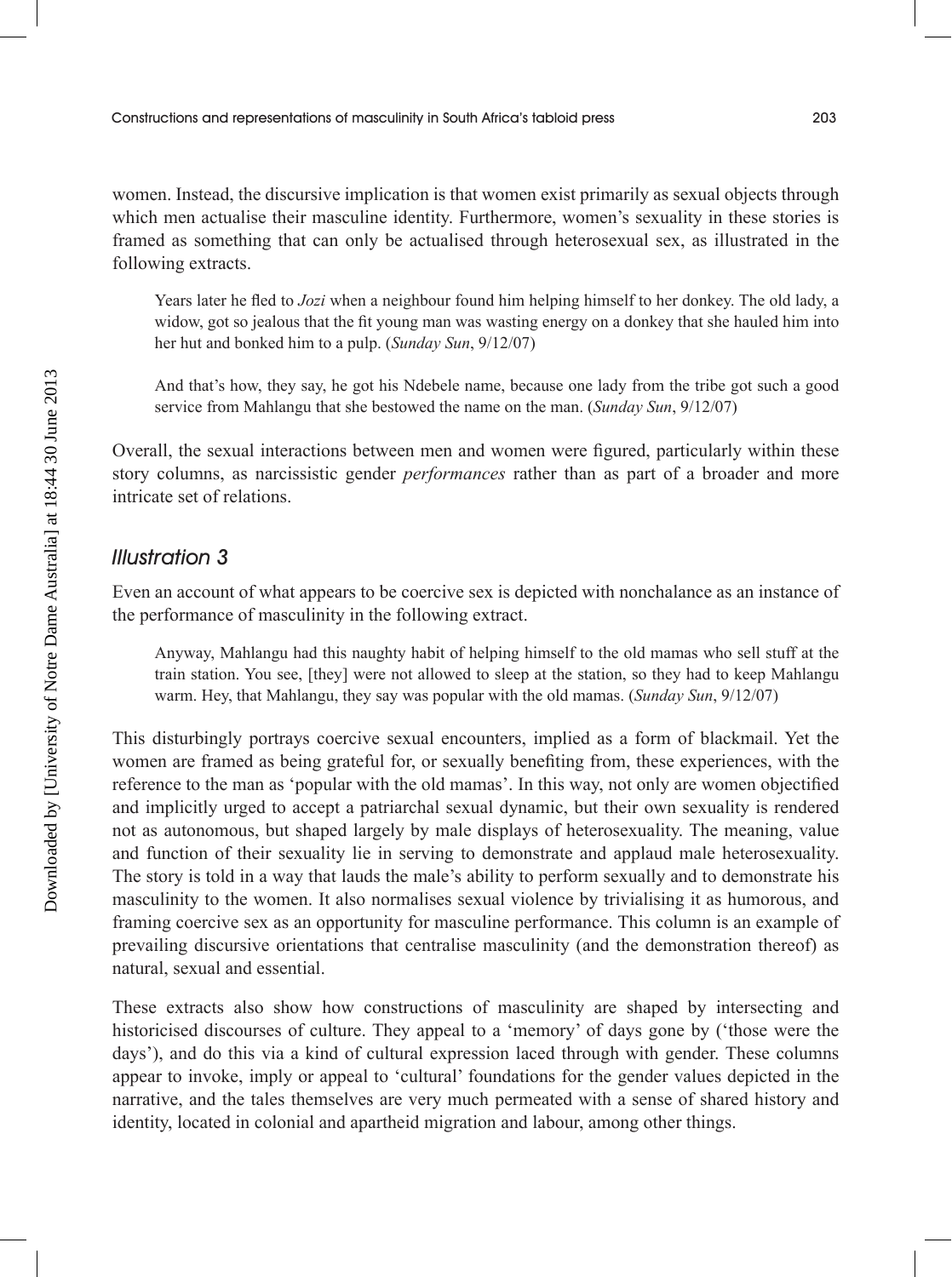#### Normalising and deflecting from violent masculinities

The *Sunday Sun* editorial, during one week of the sample dedicated to highlighting and critically confronting gender-based violence, as well as news stories covering rape cases and national statistics highlighting the extent of the issue of gender violence, framed gender violence as part of a wider social problem and appropriated human rights discourses in addressing the issue. At the same time, however, in the more 'informal' spaces of the newspaper (such as columns and jokes pages), discourses normalising violent masculinities, trivialising gender-based violence and framing women and feminism as responsible for gender violence, were prolific.

#### Illustration 4

Some of the most powerful discourses pertaining to gender and violence came from the religious columns in the *Sunday Sun*. In one of the weekly columns by Bishop Sibiya, feminist ideals are fingered as the cause of gender violence. In terms of this discourse a natural, rightful gender order exists which, if challenged, debases both men and women. A return to this 'natural gender order' is presented as benefiting women, whose defiance of it is claimed to underlie their own contemporary gender problems and the gender-based violence they face.

Violence against women flared up when women, through movements like 'women's liberation', chose the aggressive route rather than submission. Our grandmothers were far wiser than the women of today. They knew how to keep a home warm and their men content. They knew how to channel man's aggression towards protecting them and their family rather than harm them. Today's women seem to be skilled in bringing out the worst in men. No wonder there is so much violence and abuse against women and girls … If they assert their feminine rights instead of applying wisdom, they will live to regret it. (*Sunday Sun*, 12/08/07)

This caveat, delivered to women through the vector of religion, and appealing to an essentialised, romanticised and timeless past, frames masculinity and femininity as inherently oppositional, and contemporary masculinities (and femininities) as a debasement of the natural gender order. In addition, it both normalises and naturalises violent masculinities and constructs femininities as the agents in preventing gender-based violence.

Another column by Sibiya, entitled 'Many abused men suffer in silence' worked to locate women as accountable for gender violence and infidelity, thereby normalising male violence. The women's liberation movement is fingered as the catalyst for skewed gender relations, and women are cast as manipulative and abusive through their wielding of sexual power. While the column explicitly states that gender-based violence is unacceptable, it proceeds to embark on a tirade against women, in which they are framed as ultimately responsible for men's behaviour. In this case, discourses challenging gender-based violence are re-appropriated to reframe women as violent abusers and men as victims, equating instances in which women 'deny' their husbands sex as instances of 'diabolical' cruelty and 'spousal abuse'.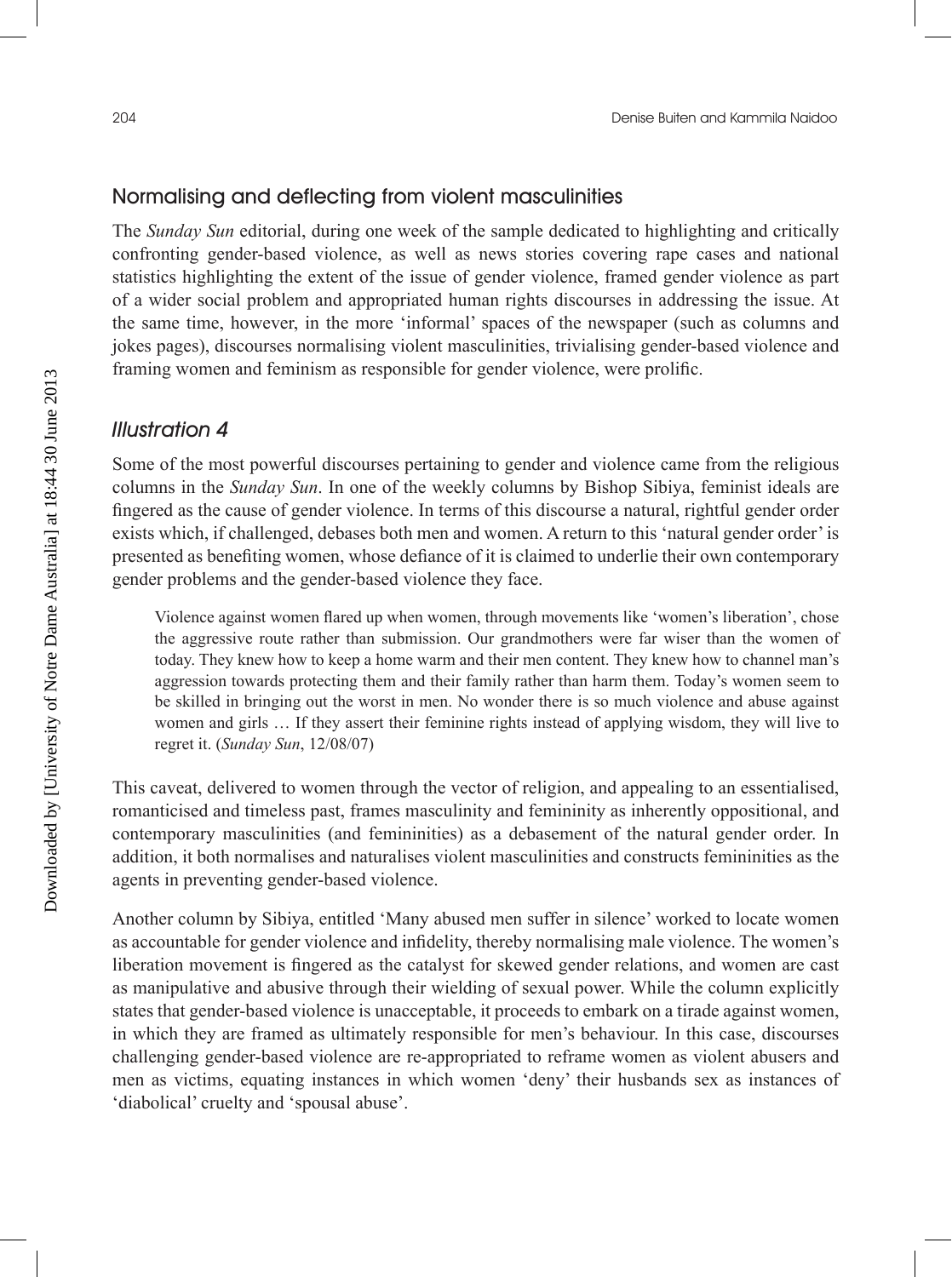Some women can be cruel and evil beyond any description. They can be so abusive that it would make Idi Amin look like a saint …. Somehow, through the ages, it has appeared as if such afflictions by women on men are trivial and of no consequence. One of the weapons women have used to punish men is denying them sex …. The scars suffered by men because of such afflictions are countless. (*Sunday Sun*, 19/08/07)

## Illustration 5

Normalised gender violence also emerged within other spaces in the newspaper. The joke below is an example of the ways in which – despite an editorial and various news pieces highlighting and at times advocating an end to gender-based violence – the trivialisation of rape was perpetuated through more conversational, tabloidised news spaces.

A rape suspect went to a sangoma<sup>2</sup> to help him win the case. The sangoma made his penis vanish. He went to court and won the case because how can he rape if he doesn't have a penis to penetrate? He went back to the sangoma happy and full of joy and wanted his penis restored, but when he arrived the sangoma was dead! (*Sunday Sun*, 12/08/07)

The joke does not convey an interest in whether or not the rape 'suspect' perpetrated the crime; the rape itself is treated as immaterial and is therefore normalised. The victim remains invisible while the rapist is humanised – and made humorous. The perpetrator's emasculation, as in a number of the texts already discussed as discursively equated with physical sex, becomes of central concern. His inability to perform sexually is a focal point and becomes the punch-line of a joke about the rape. Ironically, this joke appeared in the same issue in which a news article on rape law pointed to the fact that rape need *not* be perpetrated by penetration with a penis. Most striking, however, is the extent to which male violence is normalised through humour and 'play', invoking Gqola's (2007) observation of the 'various ways in which what is "normal" heterosexual "play" contains codes that inscribe feminine passivity and masculine aggression' – codes she connects with the concrete manifestation of gender-based violence.

#### Alternative discourses of masculinity

After reviewing a series of gendered discourses perceived as being problematic, it is important to point out that the newspaper also printed interesting examples of alternative discourses and visions of masculinity.

In two 'Men 2 men talk' columns, by Mbuyiselo Botha, challenges to constructions of hegemonic masculinity are evident. In 'Local business has blood on its hands', Botha attacks business entities for not doing more to fight gender-based violence. The second column, titled 'These men are in the stone age', offers perhaps the most patent challenge to certain dominant constructions of masculinity which are reproduced through other columns reviewed in the *Sunday Sun*. Botha expresses outrage at an incident in which women were forced by men to wear skirts, rather than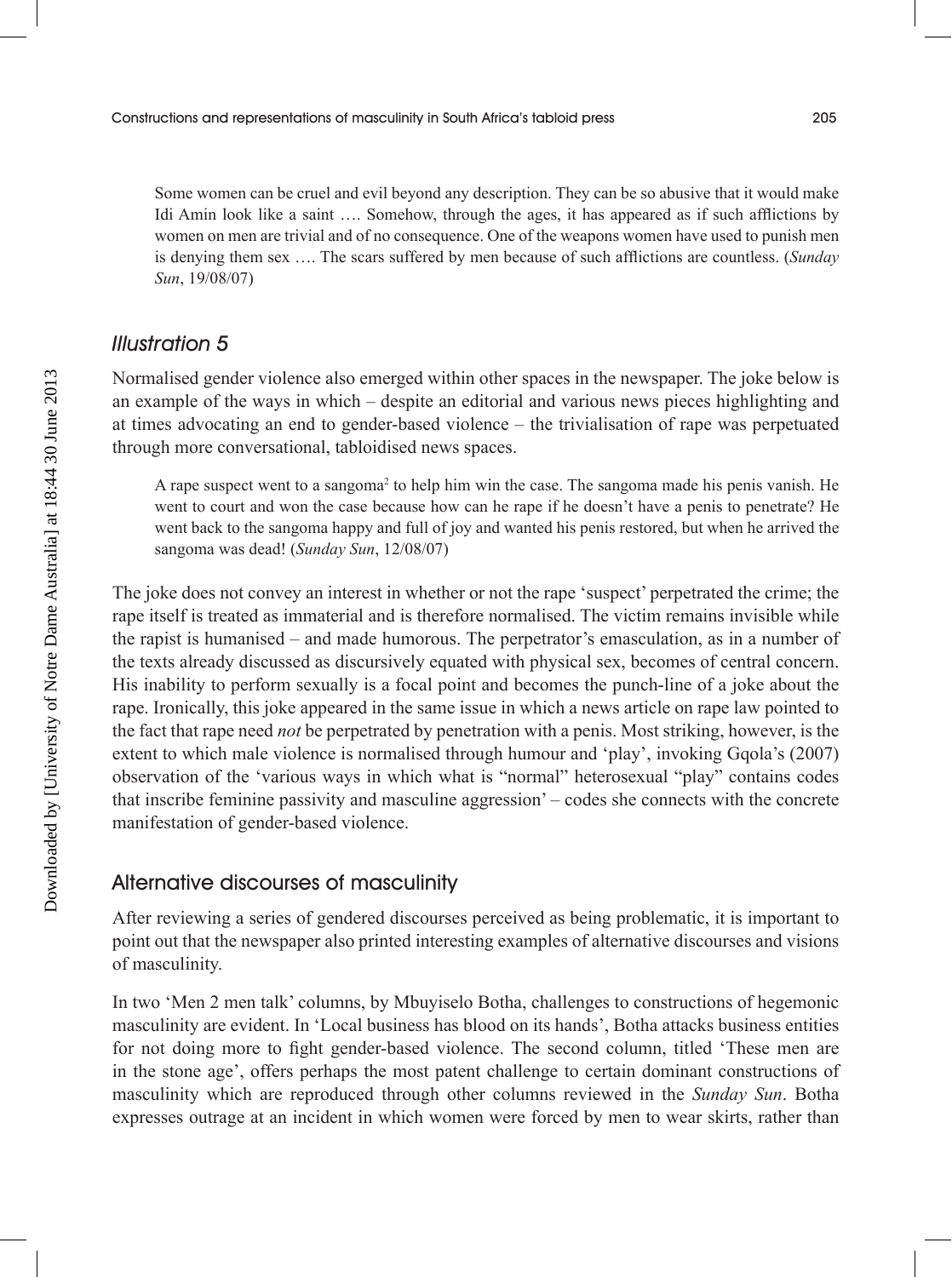pants. He accuses these men of being backward, and of representing a form of masculinity with which he will not associate himself. He also indicates that such displays of masculinity are counter to the goals and ideals of democracy. Botha encourages anger and action against gender injustice – a significant discursive counter to the 'traditional' submission called for in Bishop Sibiya's column. That this column is included in the same edition in which Bishop Sibiya argues that women are the abusers in relationships is a significant instance of discursive diversity and contestation. It is also a sign that conversational news styles can manifest a range of different voices and perspectives on masculinity.

It is perhaps important to note that these discourses are in the minority. Most of the advocacy around women's rights appeared in 'hard news' sections and an editorial, while a wide range of spaces within the newspaper (including jokes, news pieces, letters to the editor and columns) drew on the kinds of constructions of masculinities discussed here. As such, while the newspaper advocated for gender equality, limited space was provided for the expression of alternative masculinities. In this way, discourse is reflected not only in individual newspaper items, but in the overall balance of the selection and coverage of particular kinds of voices which constitutes a special discourse in and of itself – one that tells us something about the state of gender politics within the *Sunday Sun*.

#### **CONCLUSION**

The mainstream media have struggled to come to terms with the popularity of the tabloid press in South Africa, underestimating its resilience, versatility and sway over its readership. In leaving the *Sunday Sun* at the end of May 2012, Themba Khumalo reflected on the extraordinary success of the newspaper since its launch a decade ago. He wrote: 'When this journey started 10 winters ago, we were told by some who thought of themselves as the sole custodians of newspapering that we would not make it beyond the first three months. They were wrong' (*Sunday Sun*, 27/05/12). He attributed the success of the newspaper to the ways in which it had created vibrant forums through which ordinary men and women could 'tell their stories and express their dreams' (ibid.). It is precisely in these kinds of news spaces where the expression of deep and intimate stories receives primacy, where localised narratives of everyday gender politics are unravelled, and where problematic gender discourses – such as the ones referred to here – emerge. By adopting conversational and sensational styles, the *Sunday Sun* has created numerous spaces for overt performances of masculinity to be publicised as part of projects of gendered meaning-making.

Contemporary research signifies that a wider trend in South Africa is gaining recognition: the simultaneous public empowerment and private oppression of women. Motsei (2007), for example, considered this paradox in relation to the Zuma rape trial (2005–2006), which drew attention to deep-seated patriarchal ideas surrounding women and their sexuality, at a time when successes in the public representation of women in politics and formal women's rights were being celebrated. As regards the media in particular, a focus on quantifying women's representation in public roles as media producers or political voices in the media over more qualitative questions of gender relations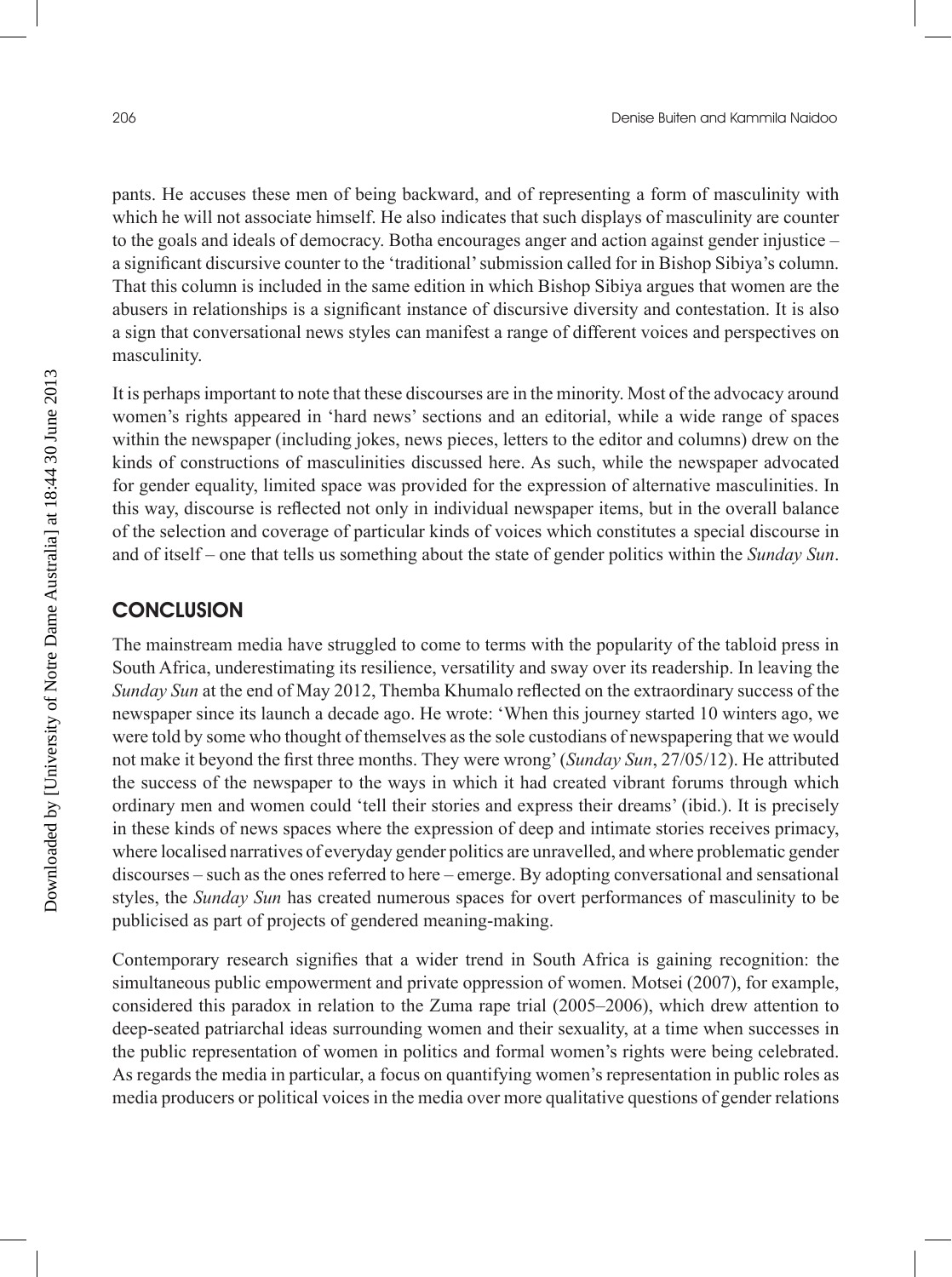has been linked to the limited scope and impact of gender and media activism in South Africa (Bosch 2011; Geertsema 2010). Local rape statistics – the highest in non-conflict areas in the world (Moffett 2006) – offer another stark reminder of the private oppression of women in this country, especially when considered in relation to the number of women represented in parliament – also among the highest in the world.

These contradictions have been viewed in relation to the ways in which disrupted masculinities are responding to changes in the gender status quo (Salo 2005; Walker 2005). This resonates with the literature on the crisis of masculinity, not in terms of arguing that men are 'in trouble' due to feminism, but in terms of the need to recognise that the project of masculinity, like the project of gender transformation, shows unevenness, contradiction and ambivalence as social changes take place. These reflections resonate with Gqola (2007, 146) who argues that the current empowerment debate 'only really applies to women while they are in the official "public space": in the workplace'. A different set of rules applies in relation to 'private spaces' such as homes and spaces in-between, such as the streets or public transport, etc. The post-apartheid experience is one in which women are still expected to adhere to a 'cult of femininity' and men to the constructs of dominant and violent masculinities, which exist alongside 'public' empowerment. To engage such contradictions that manifest as discursive tensions, concerted intervention and lobbying are required. Here, as Gqola (ibid, 117) suggests, 'gender-transformative work requires that masculinities – black, white, straight, queer – be radically revisited and transformed in the interest of a country that is not just gender-equitable on paper'.

#### **NOTES**

- 1 For the full original study, see Buiten (2010).
- 2 'Traditional Zulu healer and respected elder' (see http://wordnet.princeton.edu/).

#### **REFERENCES**

- Abrahams, N., R. Jewkes, L.J. Martin, S. Mathews, C. Lombard and L. Vetten. 2009. Mortality of women from intimate partner violence in South Africa: A national epidemiological study. *Journal of Violence and Victims* 24: 546–556.
- All Media Products Survey (AMPS). All Media Products Survey February to November 2007. Bryanston: South African Advertising Research Foundation (SAARF).
- Anderson, E. and E.M Kian. 2012. Examining media contestation of masculinity and head trauma in the National Football League. *Men and Masculinities* 15(2): 152–173.
- Barnett, S. 1998. Dumbing down or reaching out: Is it tabloidisation wot done it? *The Political Quarterly*  69(b): 75–90.
- Berger, G. 2005. Remarks at Mondi Shanduka Newspaper Journalism Awards, 20 April. http://journ. ru.ac.za/staff/guy/fulltext/mondi05.doc (accessed June 15, 2007).
- Bosch, T. 2011. African feminist media studies. *Feminist Media Studies* 11(1): 27–33.
- Brookes, R. 2000. Tabloidisation, media panics, and mad cow disease. In *Tabloid tales: Global debates over media standards*, ed. C. Sparks and J. Tulloch, 195–210. Lanham: Rowman & Littlefield.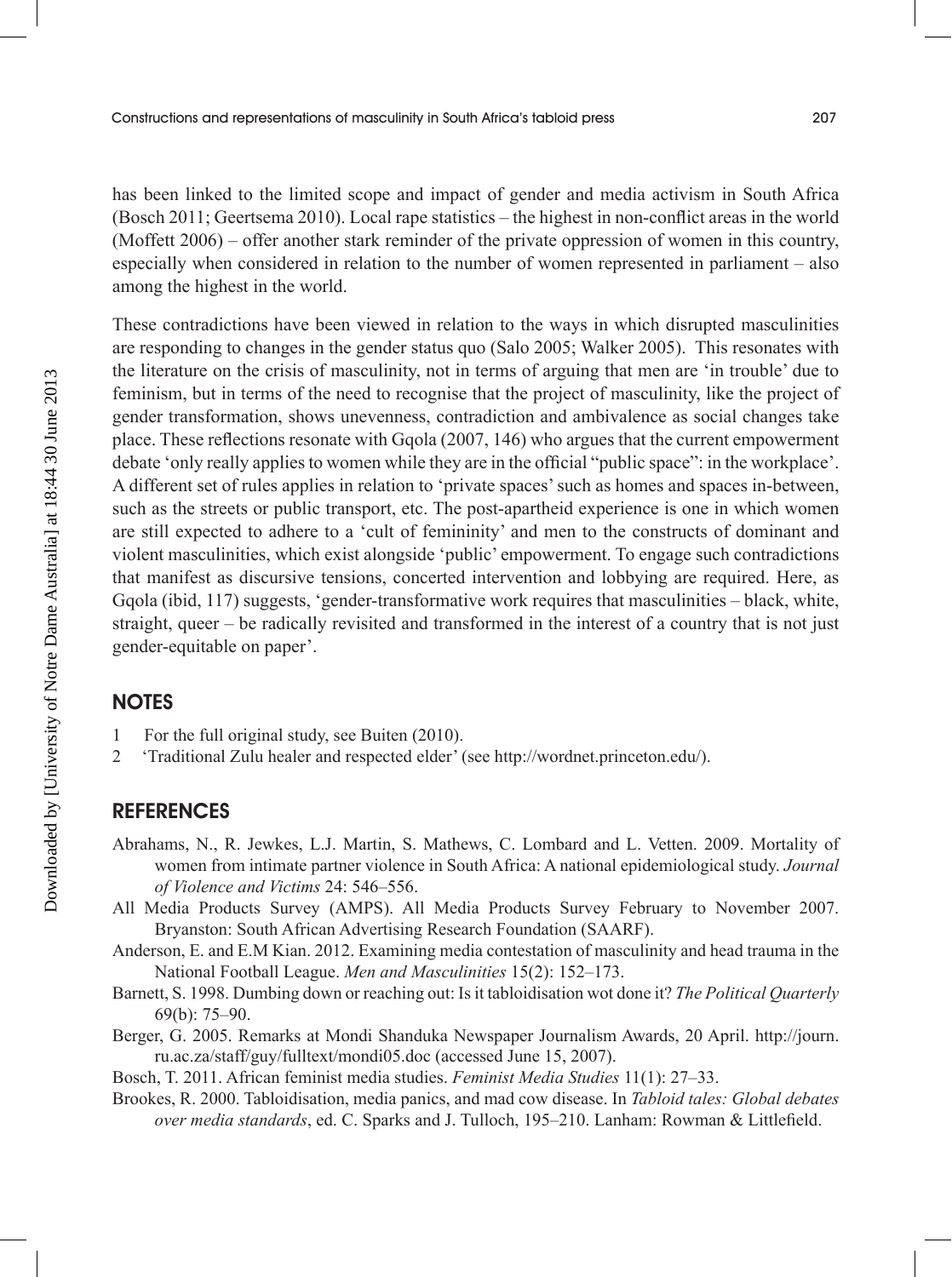- Buiten, D. 2010. Gender transformation and media representations: Journalistic discourses in three South African newspapers. PhD dissertation, University of Pretoria.
- Buiten, D. and E. Salo. 2007. Silences stifling transformation: Misogyny and gender based violence in the media. *Agenda: Empowering Women for Gender Equity* 21(71): 115–121.
- Campbell, C. 1992. Learning to kill: Masculinity, the family and violence in Natal. *Journal of Southern African Studies* 18: 614–628.
- Connell, I. 1998. Mistaken identities: Tabloid and broadsheet news discourse. *Javnost The Public*  5(3): 11–31.
- Faludi, S. 1991. *Backlash: The undeclared war against American women*. New York: Barnes & Noble.
- Friedan, B. 1963. *The feminine mystique***.** London: Penguin Books.
- Geertsema, M. 2010. Challenging the lion in its den: Dilemmas of gender and media activism in South Africa. *Ecquid Novi: African Journalism Studies* 31(1): 68–88.
- Glenn, I. and A. Knaggs. 2008. Field theory and tabloids. In *Power politics and identity in South African media*, ed. A. Hadland, E. Louw, S. Sesanti and H. Wasserman, 104–123. Cape Town: HSRC Press.
- Gouws, A. 2005. 'Rape gone wrong': Are media part of the problem or solution? *Gender Links Online*. http://www.genderlinks.org.za/article/rape-gone-wrong-are-media-part-of-the-problem-orsolution-2005-12-08 (accessed June 2, 2012).
- Gqola, P.D. 2007. How the 'cult of femininity' and violent masculinities support endemic gender based violence in contemporary South Africa. *African Identities* 5(1): 111–124.
- Greer, G. 1970. *The female eunuch.* London: MacGibbon & Kee.
- Hearn, J. 1999. A crisis in masculinity, or new agendas for men? http://www.cromenet.org/crome/ crome.nsf/resources/75095872feac8d90c2256b84004 (accessed June 29, 2012).
- Jacobs, S. 2004. Public sphere, power and democratic politics: Media and policy debates in postapartheid South Africa. PhD dissertation, University of London, Birkbeck College.
- Jones, N., Y. Vanderhaeghen and D. Viney. 2008. The rise of the *Daily Sun* and its contribution to the creation of post-apartheid identity. In *Power, politics and identity in South African media*, ed. A. Hadland, E. Louw, S. Senanti and H. Wasserman, 167–181. Cape Town: HSRC Press.
- Mager, A. 1998. Youth organisations and the construction of masculine identities in the Ciskei and Transkei, 1945–1960. *Journal of Southern African Studies* 24: 653–667.
- Moffett, H. 2006. 'These women, they force us to rape them': Rape as narrative of social control in postapartheid South Africa. *Journal of Southern African Studies* 32(1): 129–144.
- Morrell, R. 1998. Of boys and men: Masculinity and gender in Southern African studies. *Journal of Southern African Studies* 24: 605–630.
- Morrell, R. 2012. Hegemonic masculinity/masculinities in South Africa: Culture, power, and gender politics. *Men and Masculinities* 15(1): 11–30.
- Morrell, R., ed. 2001. *Changing men in southern Africa*. Pietermaritzburg: University of Natal Press.
- Omarjee, N.I. 2001. Rape and the press: An investigation of the presentation of sexual violence against women in four South African newspapers. MPhil dissertation, University of the Western Cape.
- Posel, D. 2004. Getting the nation talking about sex: Reflections on the discursive constitution of sexuality in South Africa since 1994. *Agenda: Empowering Women for Gender Equity* 62: 53–63.
- Rabe, L. 2005. Licence to kill? News24. http://www.news24.com/News24/Columnists/Lizette\_ Rabe/0,,2-1630-1714\_1685951,00.html (accessed May 5, 2012).
- Reddy, V. 1998. Negotiating gay masculinities. *Agenda* 37: 65–70.